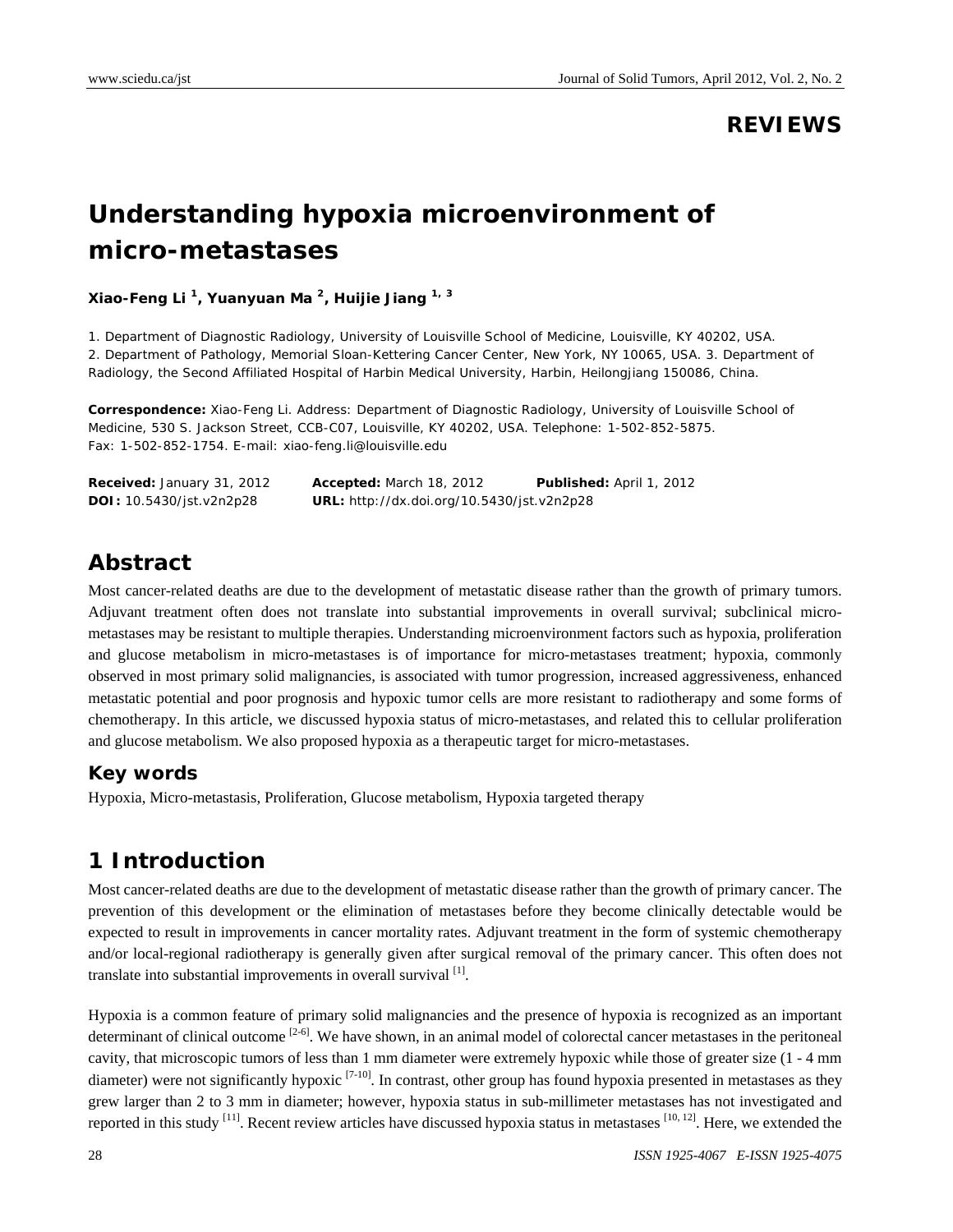discussion on the following aspects: Hypoxia status in micro-metastases, its relation to cellular proliferation, glucose metabolism, in addition, we discussed potential therapeutic strategies toward curing micro-metastases.

#### **2 Hypoxia in micro-metastases**

The presence of hypoxia is a common feature of primary solid malignancies  $[2-4, 6, 10, 13]$ . We have recently observed on the hypoxic status of microscopic tumors established intraperitoneally and intradermally using the HT29 and HCT8 colorectal cancer lines <sup>[7-9]</sup>, NSCLC A549 and HTB177 cells <sup>[14]</sup>, and breast cancer MDA-MB-231 cells (Li et al., unpublished observation) using pimonidazole immunohistochemical staining. In general, sub-millimeter tumor deposits of HT29 and HCT8 showed intense hypoxia (hypoxic fraction as high as 90%) with little or no blood perfusion. Tumors ranged 1 - 4 mm in diameter seemed relatively well vascularized, well perfused and generally displayed little hypoxia. In tumors larger than 4 mm diameter, hypoxia reappeared in the characteristically perinecrotic distribution pattern seen in macroscopic tumors  $^{[7]}$ . We have also observed similar patterns of tumor hypoxia in experimental lung metastases of A549 as well as in liver and kidney metastases of MDA-MB-231 cells (Li et al. unpublished observation). Severe hypoxia may be a general feature in micro-metastases. Future studies are needed to confirm whether the pattern of severe hypoxia of micro-metastatic diseases found in mouse models can apply to patients.

# **3 Hypoxia and proliferation**

Sub-millimeter metastases may have already existed in many patients when primary cancers were initially diagnosed although without clinical evidence of distant metastases. Human sub-millimeter metastases may be avascular and in a state of dormancy (i.e. non-expanding in mass) [15, 16]. Cell proliferation in dormant tumors had been observed, but results were mixed: Cells were either dividing very slowly or were in G0 phase <sup>[17-20]</sup>, others have found proliferation in dormant tumors to be as high as in macroscopic vascularized tumors but that the dormant tumors did not grow beyond a threshold size due to a kinetic balance between proliferation and apoptosis  $[21, 22]$ . Hypoxia status had not observed in dormant micro-metastases. In animal model of metastases, we have noted that cellular proliferation were in the non-hypoxic rim but not the interior hypoxic core of sub-millimeter avascular tumors, whereas proliferating cells were found throughout larger tumors 1 - 4 mm in diameter which were less hypoxic  $[7-10]$ . This is in good agreement with several studies that cellular proliferation and hypoxia are mutually exclusive in macroscopic tumors  $[14, 23-25]$ . Future studies would confirm whether cancer cells in dormant metastases are proliferative, this concept is very important for systemic chemotherapy of metastases; chemotherapy generally kills proliferating cancer cells.

# **4 Hypoxia and angiogenesis**

Hypoxia has been recognized as a primary physiological regulator of angiogenesis  $[26, 27]$ . Our results suggest the possibility that the existence of severe hypoxia in microscopic tumors could be common irrespective of cell line and tumor location and reflects the pre-angiogenic stage of tumor development. As peritoneal and intradermal tumors increased in size to the diameter range 1 to 4 mm, there was a drastic reduction in tumor hypoxia coupled with the appearance of functional tumor vascularization  $[7-9]$ . This suggests the sequence of events are that cells become hypoxic when tumors reach several hundred micrometers, hypoxia drives angiogenesis, previously hypoxic cells become oxygenated and the neovascularized tumors grow beyond the size threshold. The timing for hypoxia driving angiogenesis switch is critical important for anti-angiogenesis therapy.

# **5 Hypoxia and glucose metabolism**

*Published by Sciedu Press* 29 Hypoxic cells undergo a switch from aerobic to anaerobic glucose metabolism. Glycolysis may be assessed functionally by examining the uptake of <sup>18</sup>F-fluorodeoxyglucose (<sup>18</sup>F-FDG). <sup>18</sup>F-FDG is an analog of glucose, and like glucose, is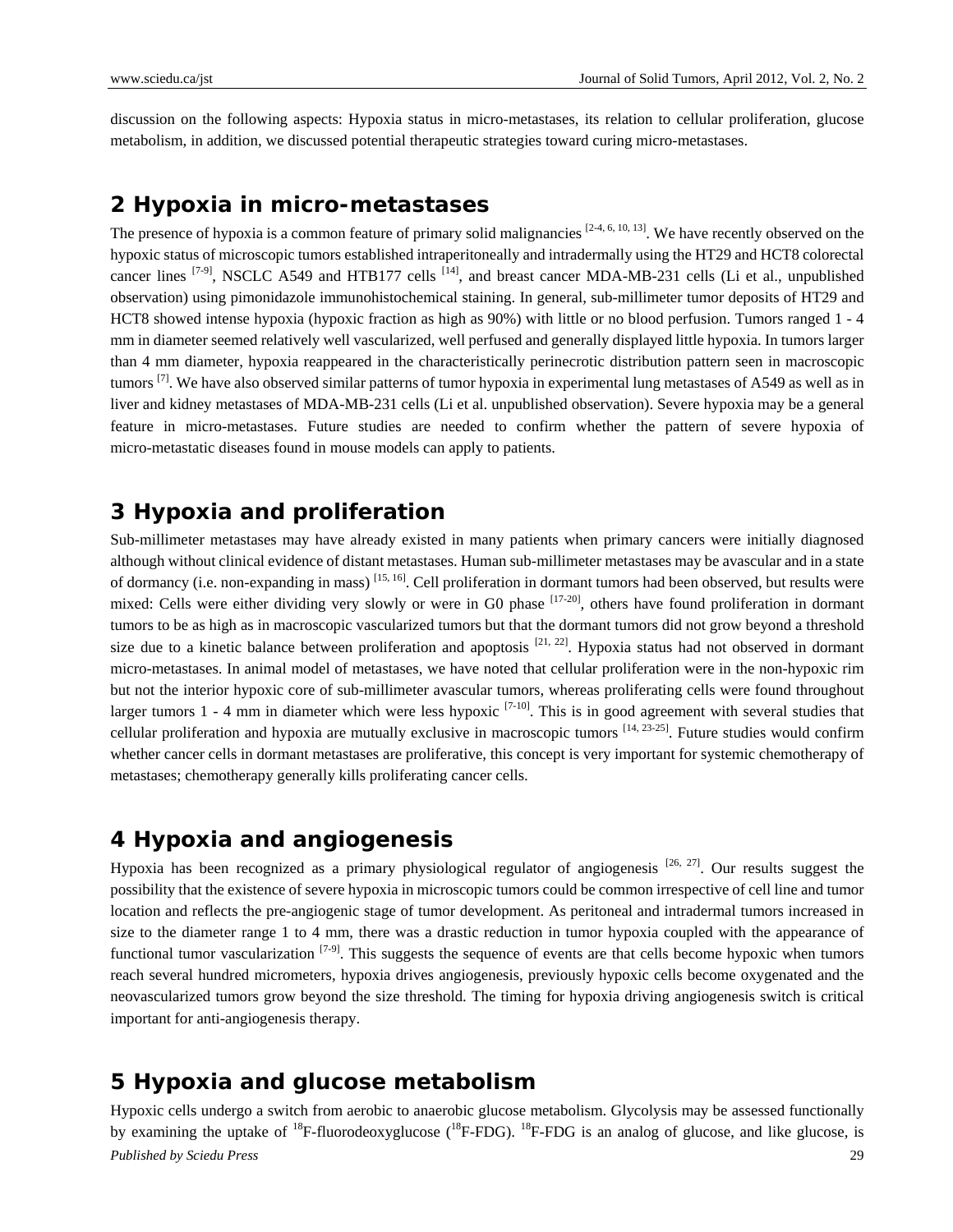phosphorylated by hexokinase, but, unlike glucose, is not metabolized further. Since the phosphorylated metabolite is unable to leave the cell, the intracellular accumulation of  $^{18}$ F-FDG may be assayed. In vitro experiments show that incubation in hypoxic conditions induces an increase in cellular FDG uptake  $^{[28-30]}$ . It was recently shown that the intratumoral distribution of 18F-FDG in R3327-AT rat prostatic carcinoma xenografts positively correlated with that of the hypoxic marker pimonidazole  $^{[23]}$ .

We have observed glucose uptake in microscopic tumors grown intraperitoneally in nude mice using <sup>18</sup>F-FDG digital autoradiography and to relate this to physiological hypoxia and glucose transporter-1 (GLUT-1) expression [8]. Human colon cancer HT29 and HCT-8 cells were injected intraperitoneally into nude mice to generate disseminated tumors of varying sizes. Following overnight fasting, animals, either breathing air or carbogen (a gas mixture of 95%  $O_2$  and 5%  $CO<sub>2</sub>$ ), were intravenously administered <sup>18</sup>F-FDG together with the hypoxia marker pimonidazole and the cellular proliferation marker bromodeoxyuridine one hour before sacrifice. Hoechst 33342, a perfusion marker, was administered one minute before sacrifice. Following sacrifice, the intratumoral distribution of <sup>18</sup>F-FDG was assessed by digital autoradiography of frozen tissue sections. This was compared with the distributions of pimonidazole, GLUT-1 expression, bromodeoxyuridine and Hoechst 33342 as visualized by immunofluorescent microscopy.

We found that small tumors  $(< 1 \text{ mm diameter})$  had high <sup>18</sup>F-FDG accumulation and were severely hypoxic with high GLUT-1 expression and low proliferation. Hypoxia results in up-regulation of glucose transporters and hexokinase proteins  $^{[31-35]}$ , key facilitators of glucose uptake and metabolism. In addition, anaerobic glycolysis is an inefficient biochemical pathway of energy generation, requiring significantly more glucose molecules than oxidative phosphorylation to produce similar amounts of ATP. These factors may be related to the higher uptake of <sup>18</sup>F-FDG in hypoxic cells. Larger tumors (1-4 mm diameter) generally had low <sup>18</sup>F-FDG accumulation and were not significantly hypoxic with low GLUT1 expression but high proliferation. Interestingly, carbogen breathing significantly decreased  $18$ F-FDG accumulation and tumor hypoxia in microscopic tumors but had little effect on the level of GLUT-1 expression. We concluded that micro-metastases have high <sup>18</sup>F-FDG uptake, therefore, high glucose demand, which is spatially associated with physiological hypoxia and high GLUT-1 expression. This enhanced uptake was abrogated by carbogen breathing, indicating that in the absence of physiological hypoxia, high GLUT-1 expression, by itself, was insufficient to ensure high  ${}^{18}$ F-FDG (glucose) uptake  $[8]$ .

Aerobic glycolysis, the so-called "Warburg effect"  $^{[36]}$  thought to be a fundamental feature of cancer  $^{[37]}$ . In operational terms the existence of aerobic glycolysis would confer a general increase in <sup>18</sup>F-FDG uptake throughout tumors, spatially unrelated to the micro-distribution of hypoxia. It would thus result in a relatively high  ${}^{18}F$ -FDG "background". However, it should also be noted that <sup>18</sup>F-FDG uptake in non-hypoxic regions of cancer or metastases was significantly lower than that in hypoxic cancers  $[8, 14, 23]$  and is not statistically different from stromal or necrotic regions (Li et al. unpublished data). Apparently, glucose demand measured by  ${}^{18}F$ -FDG is heterogeneous in cancer cells of tumors, and largely depends on hypoxia status; this is hard to fully explain by "Warburg effect".

# **6 Novel therapeutic strategies for micro-metastases**

Micro-metastases are severe hypoxic, the efficacy of adjuvant/neoadjuvant treatments in the form of chemotherapy and/or radiotherapy may be compromised by hypoxic resistance  $[7, 10]$ . If this is true, then new strategies will be required to meet the challenge, possibly with the aim of converting hypoxia into a target for systemic therapies. The high demand for glucose displayed by hypoxic micro-tumors<sup>[8]</sup> suggests that glucose metabolism may be a suitable target for developing novel therapies for micro-metastatic disease. Several therapeutic strategies are under investigation to exploit or interrupt tumor glycolytic metabolism <sup>[38, 39]</sup>. Future studies to test the therapeutic efficacy of targeting glucose metabolism in micro-metastases.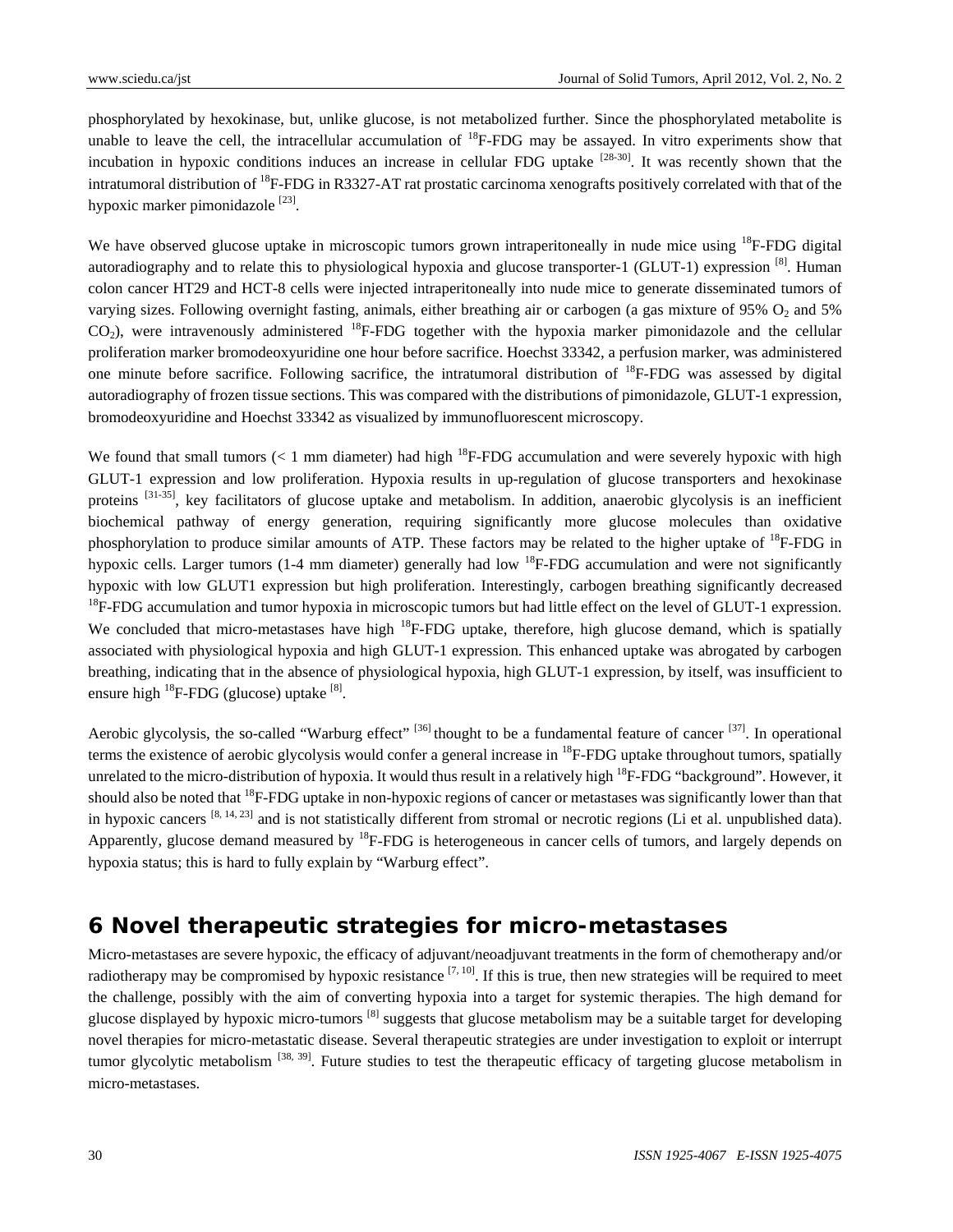There are a variety of proposed methods for targeting the different manifestations of the hypoxia phenotype that may be relevant in this context  $[40, 41]$ . Preliminary studies with the hypoxia-selective cytotoxin tirapazamine were encouraging  $[42-44]$ , however the experience in large-scale clinical studies has been disappointing to date  $[45]$ . Alternative hypoxic cytotoxins that may represent improvements on tirapazamine are in earlier stages of investigation [46-48]. These types of drug rely on the hypoxia-induced bio-reduction of a pro-drug to an active form. Other groups are investigating the potential of recombinant anaerobic bacteria  $[49, 50]$  that become active only in regions of very low *P*O<sub>2</sub> and may be directly oncolytic or vectors for the delivery of therapeutic genes. Another possibility is to target the HIF-1 signal transduction pathway and a variety of approaches aimed at either inhibition of HIF-1 activation or HIF-1 target genes are under investigation  $[41]$ . To this list, one could speculatively add the possibility of a therapeutic variant of a hypoxia imaging tracer. For example, a hypoxia-selective molecule labeled with an alpha-particle emitting radionuclide with a relatively short half-life may be attractive since the cytotoxic effect of alpha-particles is not modified by the absence of oxygen [51]. Of course the utility of such an agent would depend on its bio-distribution and comparative dosimetry. This suggests there could be particular applicability to disseminated disease in confined body regions, such as the peritoneal cavity, where there would be restricted transfer to the systemic circulation.

# **7 Conclusions**

Sub-millimeter metastases are intense hypoxia and have high glucose demand. Future studies should examine the hypoxic status of microscopic tumors for a range of cancer cell lines of different origins in a range of anatomical sites and, wherever feasible, in patient derived material. Hypoxia may be a potential therapeutic target of micro-metastases.

### **Acknowledgments**

This work was supported by Kentucky Lung Cancer Research Program Award to Dr. Xiao-Feng Li. Some studies presented here were supported by NIH grants R01 CA84596.

### **Conflict of interest**

The author declares that there is no conflict of interest statement.

# **References**

- [1] Huff CA, Matsui W, Smith BD, and Jones RJ. The paradox of response and survival in cancer therapeutics. Blood. 2006;107:431-34. PMid:16150939 http://dx.doi.org/10.1182/blood-2005-06-2517
- [2] Vaupel P, Schlenger K, Knoop C, Höckel M. Oxygenation of human tumors: Evaluation of tissue oxygen distribution in breast cancers by computerized  $O<sub>2</sub>$  tension measurements. Cancer Res. 1991;51:3316-22. PMid:2040005
- [3] Brizel DM, Sibley GS, Prosnitz LR, Scher RL, Dewhirst MW. Tumor hypoxia adversely affects the prognosis of carcinoma of the head and neck. Int J Radiat Oncol Biol Phys. 1997;38:285-89. http://dx.doi.org/10.1016/S0360-3016(97)00101-6
- [4] Goethals L, Debucquoy A, Perneel C, et al. Hypoxia in human colorectal adenocarcinoma: Comparison between extrinsic and potential intrinsic hypoxia markers. Int J Radiat Oncol Biol Phys. 2006;65:246-54. PMid:16618579 http://dx.doi.org/10.1016/j.ijrobp.2006.01.007
- [5] Nordsmark M, Overgaard M, Overgaard J. Pretreatment oxygenation predicts radiation response in advanced squamous cell carcinoma of the head and neck. Radiother Oncol. 1996;41:31-39. http://dx.doi.org/10.1016/S0167-8140(96)01811-7
- [6] Wouters BG, Weppler SA, Koritzinsky M, et al. Hypoxia as a target for combined modality treatments. Eur J Cancer. 2002;38:240-57. http://dx.doi.org/10.1016/S0959-8049(01)00361-6
- [7] Li XF, Carlin S, Urano M, Russell J, Ling CC, O'Donoghue JA. Visualization of hypoxia in microscopic tumors by immunofluorescent microscopy. Cancer Res. 2007;67:7646-53. PMid:17699769 http://dx.doi.org/10.1158/0008-5472.CAN-06-4353
- [8] Li XF, Ma Y, Sun X, Humm JL, Ling CC, O'Donoghue JA. High <sup>18</sup>F-fluorodeoxyglucose (<sup>18</sup>F-FDG) uptake in microscopic peritoneal tumors requires physiological hypoxia. J Nucl Med. 2010;51:632-38. PMid:20351353 http://dx.doi.org/10.2967/jnumed.109.071233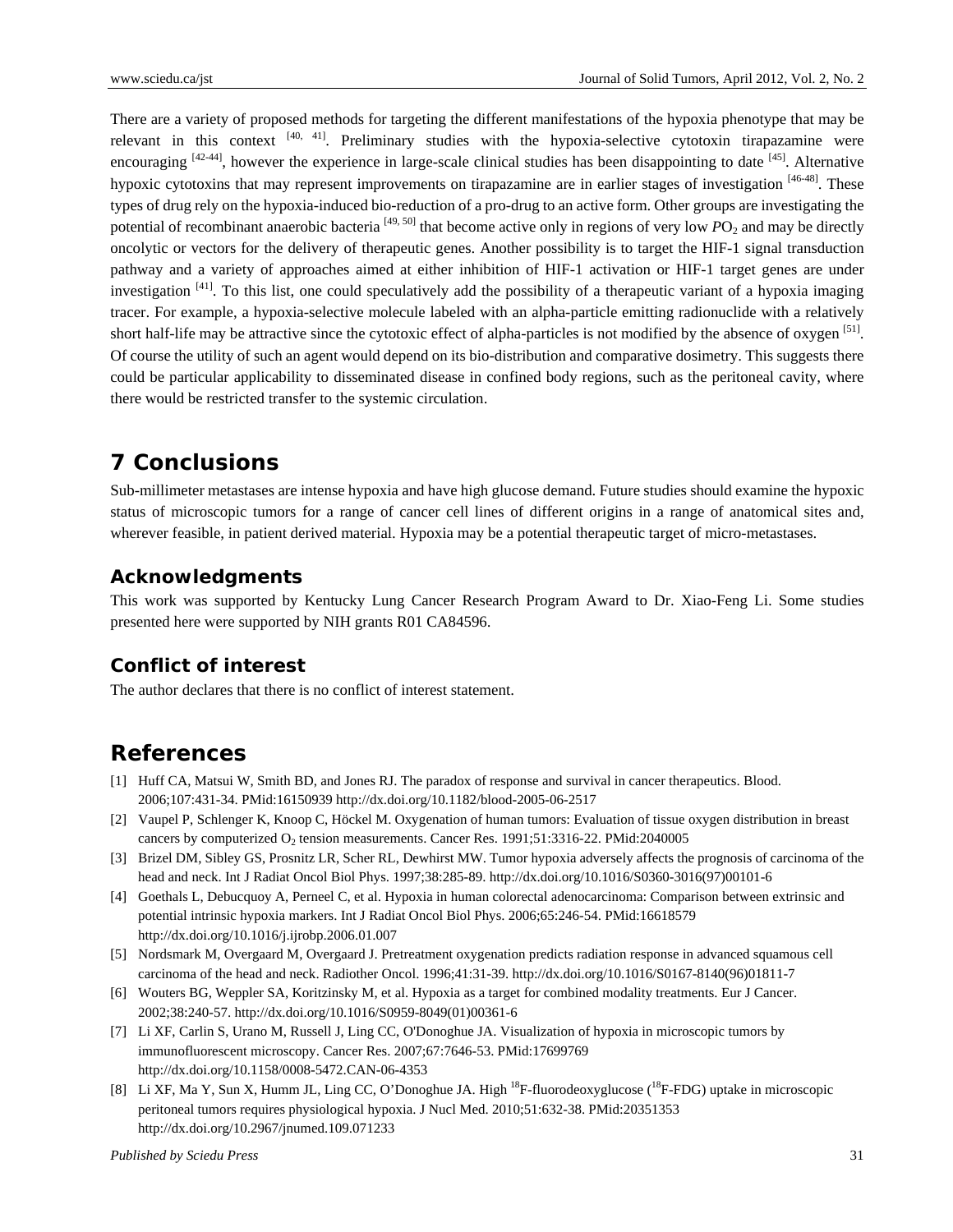- [9] Li XF, Sun X, Ma Y, et al. Detection of hypoxia in microscopic tumors using 131I-labeled iodo-azomycin galactopyranoside (131I-IAZGP) digital autoradiography. Eur J Nucl Med Mol Imaging. 2010;37:339-48. PMid:19921184 http://dx.doi.org/10.1007/s00259-009-1310-y
- [10] Li XF, O'Donoghue JA. Hypoxia in microscopic tumors. Cancer Letters. 2008; 264:172-80. PMid:18384940 http://dx.doi.org/10.1016/j.canlet.2008.02.037
- [11] Simonsen TG, Gaustad JV, Rofstad EK. Development of hypoxia in a preclinical model of tumor micrometastases. Int J Radiat Oncol Biol Phys 2010;76:879-88. PMid:20159362 http://dx.doi.org/10.1016/j.ijrobp.2009.09.045
- [12] Bennewith KL, Dedhar S. Targeting hypoxic tumour cells to overcome metastasis. BMC Cancer. 2011;11:504. PMid:22128892 http://dx.doi.org/10.1186/1471-2407-11-504
- [13] Vordermark D, Kaffer A, Riedl S, Katzer A, Flentje M. Characterization of carbonic anhydrase IX (CA IX) as an endogenous marker of chronic hypoxia in live human tumor cells. Int J Radiat Oncol Biol Phys. 2005;61:1197-207. PMid:15752902 http://dx.doi.org/10.1016/j.ijrobp.2004.11.031
- [14] Li XF, Huang T, Li J, et al. Intratumor non-uniform and mismatch-pattern distribution of <sup>18</sup>F-FLT and <sup>18</sup>F-FDG activity in human non-small cell lung cancer in mice by micro PET and histological correlates. J Nucl Med. 2011;52 (suppl 1):372.
- [15] Naumov GN, Akslen LA, Folkman J. Role of angiogenesis in human tumor dormancy: Animal models of the angiogenic switch. Cell Cycle. 2006;5:1779-87. Mid:16931911 http://dx.doi.org/10.4161/cc.5.16.3018
- [16] Aguirre-Ghiso JA. Models, mechanisms and clinical evidence for cancer dormancy. Nat Rev Cancer. 2007;7:834-46. PMid:17957189 http://dx.doi.org/10.1038/nrc2256
- [17] Barnhill RL, Piepkorn MW, Cochran AJ, Flynn E, Karaoli T, Folkman J. Tumor vascularity, proliferation, and apoptosis in human melanoma micrometastases and macrometastases. Arch Dermatol. 1998;134:991-94. PMid:9722729 http://dx.doi.org/10.1001/archderm.134.8.991
- [18] Aguirre Ghiso JA, Kovalski K, Ossowski L. Tumor dormancy induced by downregulation of urokinase receptor in human carcinoma involves integrin and MAPK signaling. J Cell Biol. 1999;147:89-104. PMid:10508858 http://dx.doi.org/10.1083/jcb.147.1.89
- [19] Aguirre-Ghiso JA, Estrada Y, Liu D, Ossowski L. ERK(MAPK) activity as a determinant of tumor growth and dormancy; regulation by p38(SAPK). Cancer Res. 2003;63:1684-95. PMid:12670923
- [20] Aguirre-Ghiso JA, Liu D, Mignatti A, Kovalski K, Ossowski L. Urokinase receptor and fibronectin regulate the ERK(MAPK) to p38(MAPK) activity ratios that determine carcinoma cell proliferation or dormancy in vivo. Mol Biol Cell. 2001;12:863-79. PMid:11294892
- [21] Naumov GN, Bender E, Zurakowski D, et al. A model of human tumor dormancy: An angiogenic switch from the nonangiogenic phenotype. J Natl Cancer Inst. 2006;98:316-25. PMid:16507828 http://dx.doi.org/10.1093/jnci/djj068
- [22] Udagawa T, Fernandez A, Achilles EG, Folkman J, D'Amato RJ. Persistence of microscopic human cancers in mice: alterations in the angiogenic balance accompanies loss of tumor dormancy. FASEB J. 2002;16:1361-70. PMid:12205027 http://dx.doi.org/10.1096/fj.01-0813com
- [23] Pugachev A, Ruan S, Carlin S, et al. Dependence of FDG uptake on tumor microenvironment. Int J Radiat Oncol Biol Phys. 2005;62:545-53. PMid:15890599 http://dx.doi.org/10.1016/j.ijrobp.2005.02.009
- [24] Durand RE, Raleigh JA. Identification of nonproliferating but viable hypoxic tumor cells in vivo. Cancer Res. 1998;58:3547-50. PMid:9721858
- [25] Kennedy AS, Raleigh JA, Perez GM, et al. Proliferation and hypoxia in human squamous cell carcinoma of the cervix: First report of combined immunohistochemical assays. Int J Radiat Oncol Biol Phys. 1997;37:897-905. http://dx.doi.org/10.1016/S0360-3016(96)00539-1
- [26] Pugh CW, Ratcliffe PJ. Regulation of angiogenesis by hypoxia: Role of the HIF system. Nat Med. 2003;9:677-84. PMid:12778166 http://dx.doi.org/10.1038/nm0603-677
- [27] Jain RK. Normalization of tumor vasculature: An emerging concept in antiangiogenic therapy. Science. 2005;307:58-62. PMid:15637262 http://dx.doi.org/10.1126/science.1104819
- [28] Clavo AC, Brown RS, Wahl RL. Fluorodeoxyglucose uptake in human cancer cell lines is increased by hypoxia. J Nucl Med. 1995;36:1625-32. PMid:7658223
- [29] Clavo AC, Wahl RL. Effects of hypoxia on the uptake of tritiated thymidine, L-leucine, L-methionine and FDG in cultured cancer cells. J Nucl Med. 1996;37:502-506.30.
- [30] Burgman P, Odonoghue JA, Humm JL, Ling CC. Hypoxia-Induced increase in FDG uptake in MCF7 cells. J Nucl Med. 2001;42:170-75. PMid:11197971
- [31] Macheda ML, Rogers S, Best JD. Molecular and cellular regulation of glucose transporter (GLUT) proteins in cancer. J Cell Physiol. 2005;202:654-62. PMid:15389572 http://dx.doi.org/10.1002/jcp.20166